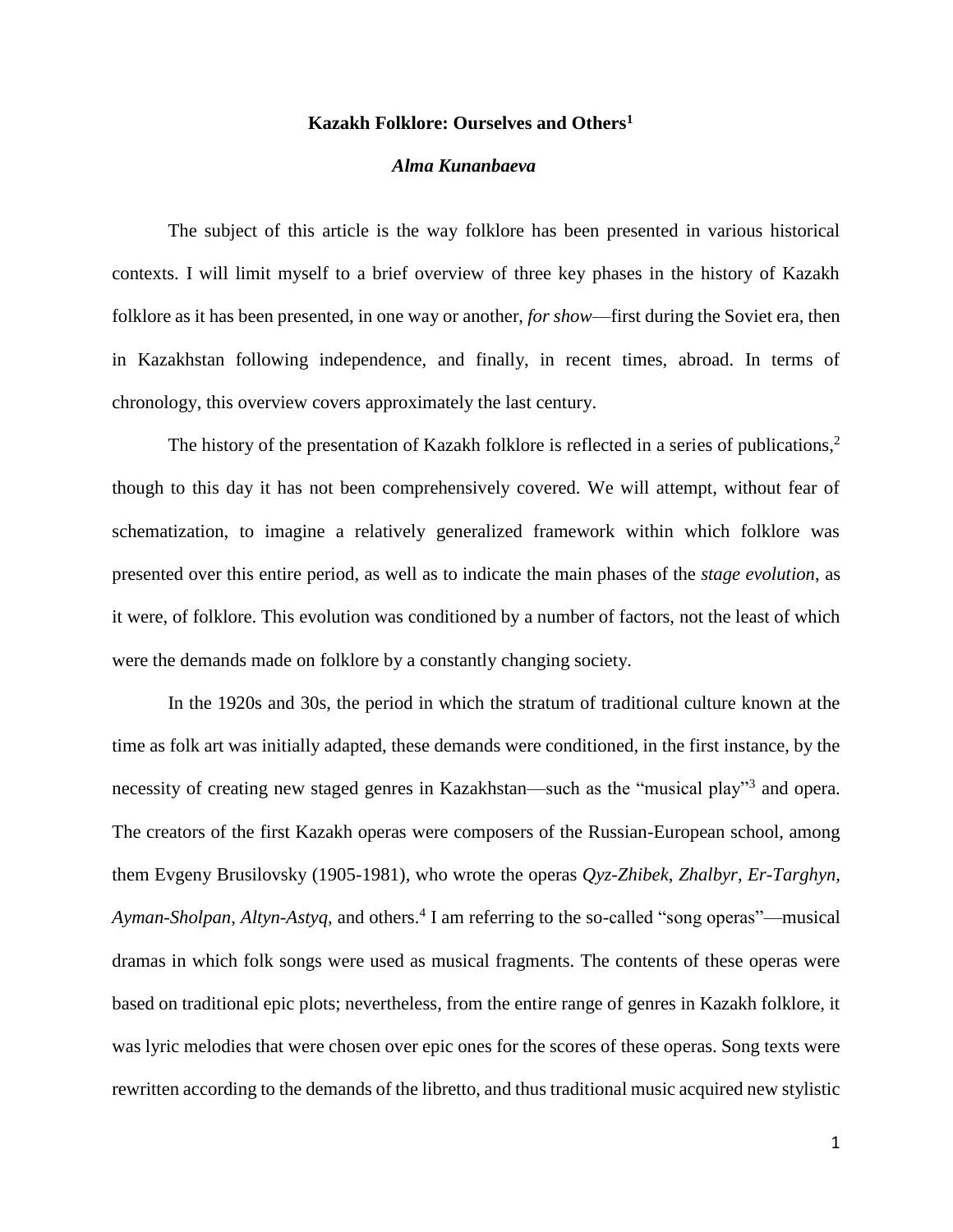and ideological content. Popular folk melodies were reconceptualized to suit a stage dramatism extrinsic to folkloric poetics, and fairly quickly, they found new life, returned to the tradition, and practically became (at least in the large cities) table songs.

The next socio-musical project was the reconstruction of Kazakh folk instruments and their inclusion in ensembles like Vasily Andreev's Russian Folk Instrument Orchestra.<sup>5</sup> Orchestral arrangements of traditional solo *küys* undoubtedly represented a new acoustic and aesthetic phenomenon, as a result of which Kazakh music began to fit into the context of Soviet All-Union musical reality.

In the 1940s and 50s, the system of musical instruction, oriented as it was toward the establishment of discrete "masterpieces of folk art," suppressed the phenomenon of oral variation that exists in tradition and brought to the foreground a conception of "musical composition"—a composer's "opus"—that was new to folklore. As a result, the productivity of tradition was cut off at its roots, and the production of reference or standard versions of folk music became the goal. It was in this context that the tragic figure of Zhambyl Zhabaev (1846-1945), a prominent epic *zhyrau* and *aqyn*-improviser unbeatable in *aytys* (a traditional poetic competition), was used by the government as a political mouthpiece. His later works illustrate the transformation of oral poetry into written poetry, a transition from epic consciousness to literary-political declarativity; ultimately, they represent the deformation of folklore under the conditions of totalitarianism.

The period from the 1960s to the 1980s was marked by an active search for "authenticity" in the presentation of Kazakh folklore. There was now propaganda about authentic or "real" folklore, which was primarily associated, as in Russian folkloristics, with the opening up of remote areas in the USSR, where ostensibly unadulterated sources of folk wisdom had been safely preserved. However, alongside the multitude of heretofore unknown local traditions and examples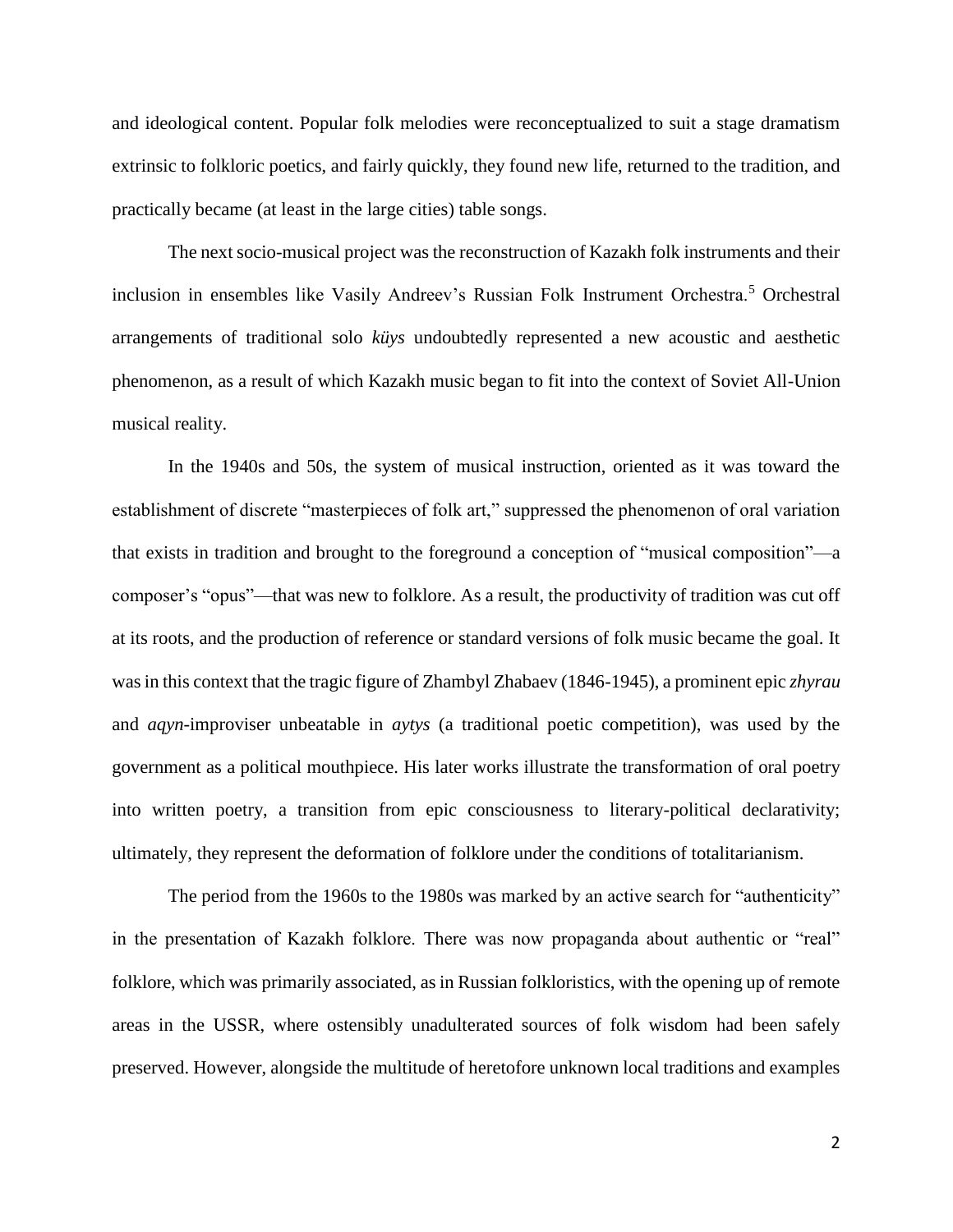of high art that really were discovered in places, the so-called folk ensembles also flourished in the same remote areas. Thus, the dominant influence of "secondary" collectives and "folk" orchestras became apparent. The presentation of Kazakh folklore took place in a Soviet system in which each titular republic of the USSR was required to present itself on the capital's stage, which was constructed to showcase the friendship of the peoples. Festivals of folk music somewhat resembled geological collections of precious stones in museums—stones which, despite the fact that they are uncut and unset, are nonetheless made beautiful by the hidden potential of their possible shaping.

After the breakup of the Soviet Union, the task of presenting folklore in independent Kazakhstan originated in a programmatic aim: to recover the ethnic memory of the people, to save and bring back to life the slave-*manqurt*, who had lost his memory.<sup>6</sup> To the Kazakh way of thinking, the spirit behind this theme of discovering memories is one, above all, of invoking genealogies. It was precisely this spirit that also determined the place of folklore in the formation of Kazakh identity. A notable example is the international festivals of Turkic-language cultures that have been taking place in Almaty since the late 1980s, along with the CD series that have come out afterwards. These CDs have been prepared on the basis of concerts called "Traditional Music of the East," where Kazakh folklore has been consciously and purposefully represented alongside related cultures—Tuvan, Khakas, Turkmen, Qaraqalpaq, Kyrgyz, Azeri, and others.<sup>7</sup> This kinship is derived from several organizing principles: linguistic (their languages are Turkic), culturological (their lifestyles are nomadic), religious (they are shamanists or Muslims with a firm shamanistic base), musical (they are related by instruments, types of sound-making, musical development of shared epic plots), and so forth.<sup>8</sup>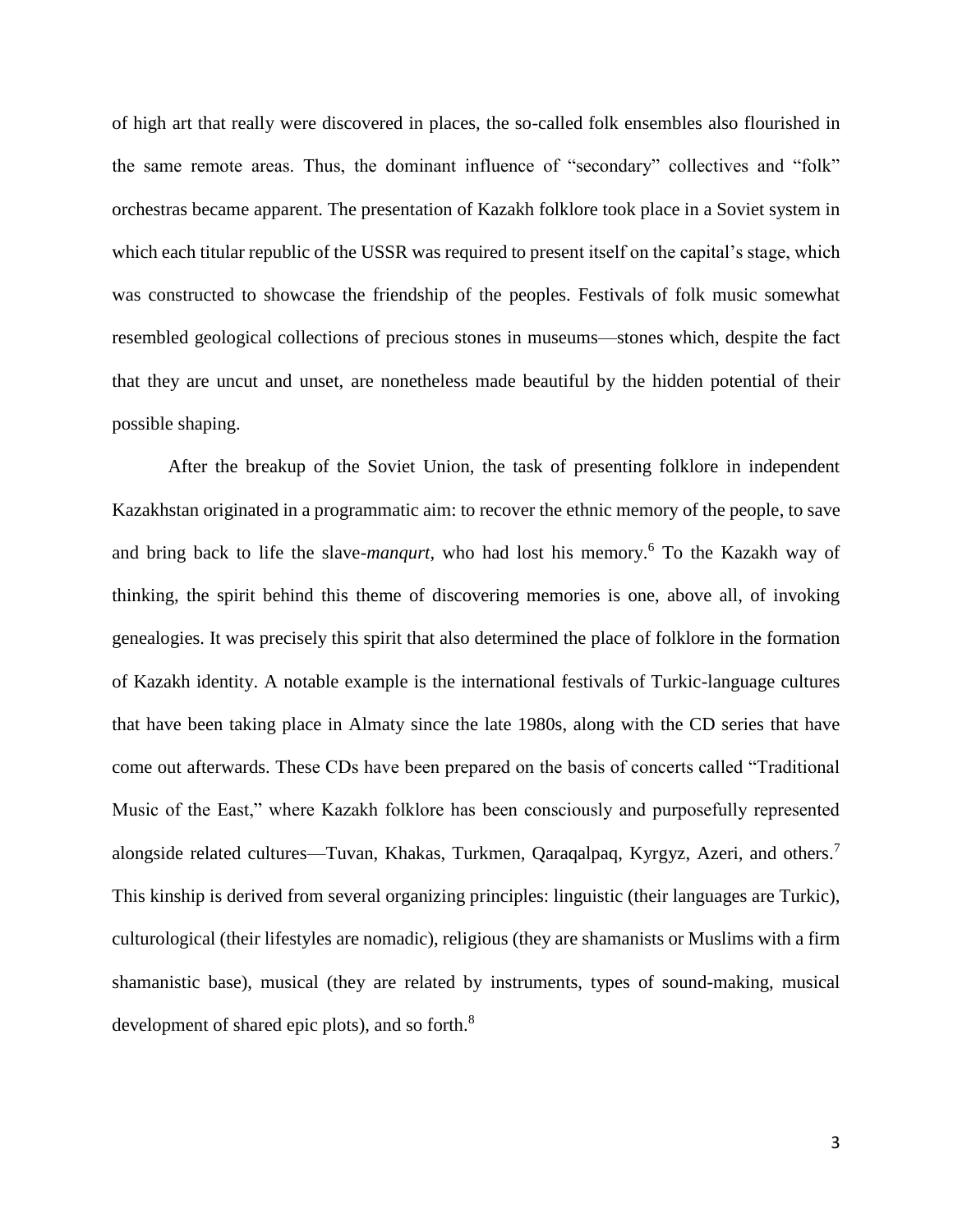In the 1990s, Kazakh folklore entered onto the world stage, signaling not so much a geographical as a cultural shift (amid the breakup of the Soviet Union and Kazakhstan's attainment of sovereignty). Such fundamental binaries for Kazakhs as European vs. non-European, oral vs. written, and nomadic vs. agricultural now operated within a broad Eurasian context. In the system of world musics, Kazakh folklore was now surrounded by cultural phenomena completely different from those phenomena previously to be found in the Soviet space. And if in these new historical conditions Azeri *muğam* could naturally be connected to the Iranian civilization, and Uzbek *maqom* and Uyghur *muqam* to the Indian and Arabian civilizations, then Kazakh folklore was integrated with that of the Mongols, Turkmens, Kyrgyz, and Tuvans—that is, with the world of original nomadic civilization. This newly apparent fact also determined the format of the presentation of Kazakh folklore at the Smithsonian Folklife Festival in Washington, D.C. during the summer of  $2002.<sup>9</sup>$ 

The Smithsonian Folklife Festival is oriented not only toward folklore in the narrow sense of the word (as oral artistic creation), but also toward the entire context of traditional culture, traditional forms of life, husbandry, crafts, games, etc.—that which in English is called *folklife*. As a result, our ideal format for presenting Kazakh folklore was in complete agreement with the intent of the American festival. It became an urgent necessity to reconstruct what amounted to the entire context of nomadic culture in the conditions in Washington. To achieve this goal, yurts were brought in, camels were found, masters of applied arts were invited to work for the duration of the festival, and the customary setting for the guest ritual was organized and provided.

Attending the festival were Kazakh musicians from just two adjacent clan groups of the Kishi, or Lesser zhuz (representatives of the Qyzylorda and Mangghyshlaq regions). For the duration of the festival, they competed ceaselessly in yurt-building contests; in the "taming" of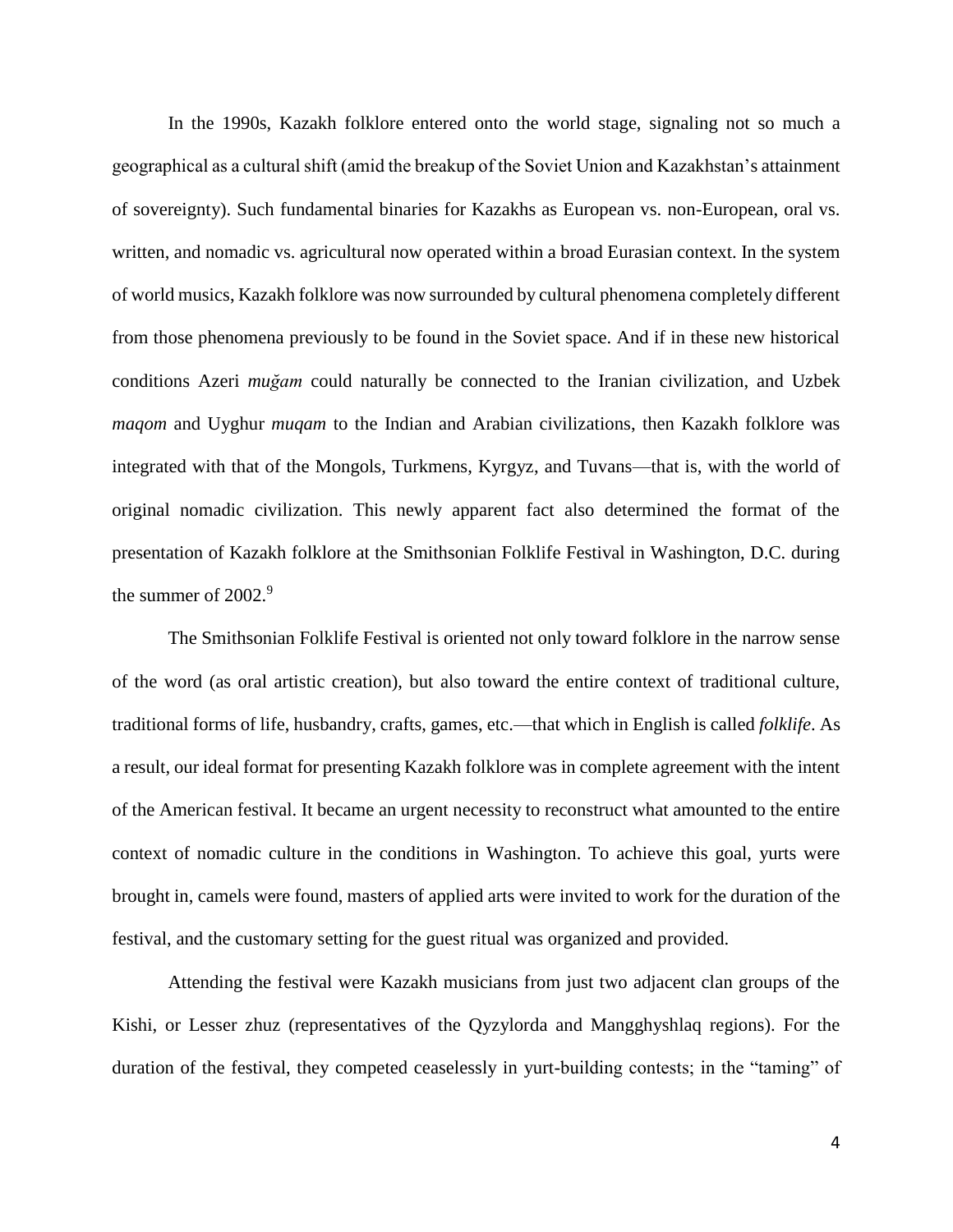American camels; in oral debates and various forms of storytelling (legends, genealogical histories, *memorats*, and so on); and, of course, in musical contests, vocal and instrumental. It was no coincidence that the stage upon which the nomads performed was called an *aytys*. The setup of this competition—the *aytys*—included Mongol, Kyrgyz, Turkmen, and Kazakh musicians following a single competitive "script," similar to a traditional contest.

A development unanticipated by the organizers of the festival was the self-isolation of the nomadic groups, which clearly occurred along cultural lines. Lacking a common language, and with substantial religious differences (between Buddhists and Muslims) as well as access to their own individual living spaces (there were two separate Kazakh yurts and one Mongolian ger), Mongols and Turks were deaf to the festival organizers' attempts to represent the cultures of the nomadic domain as unified, monumental, and historically indivisible. Moreover, the representatives of these traditionally nomadic cultures showed a minimum of interest in the events of neighboring spaces and even less interest in the "exchange" of cultural values planned by the organizers. For the same reasons, the task of dialogue between cultures gave way to monologues with a shade of competitiveness and a jealous struggle for listeners and spectators. The Kazakhs, largest in number among representatives of the nomads, spent most of their time during the festival inside the yurt, comfortably alternating between tea drinking and more serious eating; over the well-laid *dastarqan* table, they participated in endless monologues and dialogues on genealogies and historical and legendary tales, as well as anecdotes, one after another, according to the flow of the conversation and the whims of the Kazakhs' abstruse associations, all to the accompaniment of dombra *küys* and epic *termes* (selections of improvised edifications). Each "musical work" was part of a folkloric narrative, and its sense and meaning lay outside of the musical-poetic text itself. All of the non-Kazakh "intruders" from outside were received as welcome guests whom the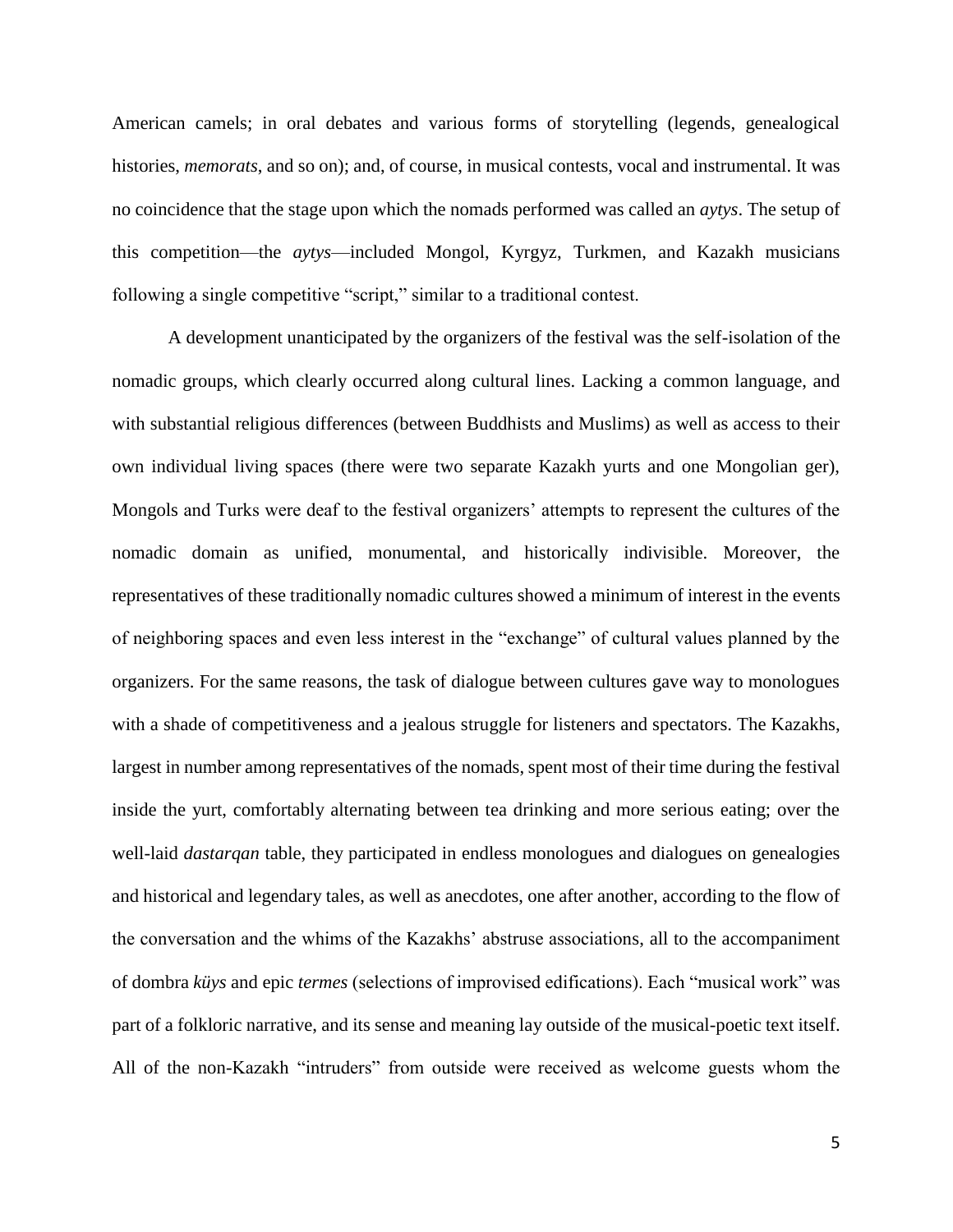Kazakhs, through translators, attempted to draw into conversation— which as a rule was difficult, owing to the absence, in the generic repertoire of most of the guests, of oral narrative prose forms analogous to that of the Kazakhs. In addition, the unspoken but fairly strict taboo in contemporary American life on open dialogue devoted to the meaning of life and especially death, along with a whole host of other subjects that are of existential importance but taboo for one reason or another, prevented the guests from participating in the traditional ritual of hospitality and put them in the position instead of consumers. One of the Kazakh festival participants noted that the guests were obsessed with sampling the cultures to the point of being overfull and were clearly suffering from a figurative indigestion, as a result of which they could only be served small delicacies: climactic short *termes* and *küys* with vivid legends and an abundance of visual performance effects.

This orientation toward brilliant, sparkling miniatures was also a determining factor in the program of Edil Khuseinov (born 1955), a *shangqobyz* (121.2,<sup>10</sup> or jaw harp) player, composer, alumnus of Almaty State Conservatory, and pupil of Bolat Sarybaev (1927-1984), a prominent collector and restorer of Kazakh instruments. In the past, Edil was also a participant in several Kazakh musical-ethnographic ensembles. Over the last decade, he has performed in concerts with musicians from Altai and Tuva, from whom he has learned the technique of throat singing. The combination, in masterful original compositions, of Kazakh folk melodies, arranged virtuosically on the *shangqobyz*, with simultaneously interwoven samples of throat singing brought Edil resounding success among his listeners, and also served as a bridge between traditional musicians and the rock group Roksonaki (led by Ruslan Karin), which was extremely popular at the festival.

Roksonaki's performance at the Washington festival was unanimously recognized as a sensation, and it gave rise to a loyal and literally obsessed group of fans who are, to this day, patiently awaiting the next tour of this talented Almaty group. The group's repertoire consists of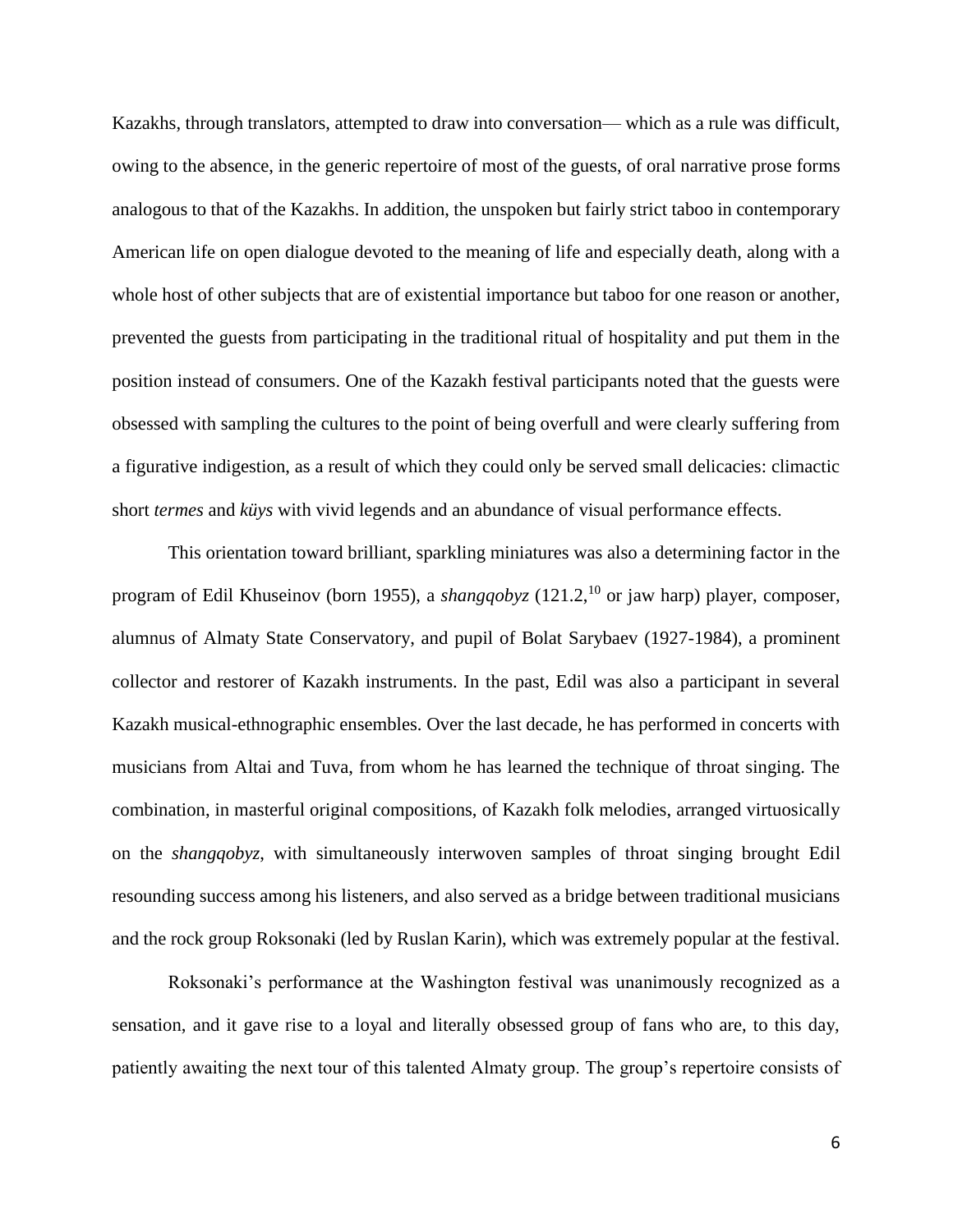works by Ruslan Karin, the winner of the first international "Aziya Dauysy" ("Voice of Asia") competition, whose unique voice is not drowned out by the increasingly noisy and aggressive torrent of ethno- (or folk) rock. Shamanistic, epic, and ritual texts from Kazakh folklore form the basis of Karin's compositions; they are read by the young musician and incorporated into the contemporary cultural context.

In this way, there were three different levels of Kazakh folklore presented in Washington. *Aytys* is the first, closest to the reality of nomadic cultures, keeping to itself under the dome of a yurt. It is traditional folklore, surrounded by interpreters, translators, helpers, and guides, and it appears before the public in the form of a stage competition. The second level is represented by Edil Khuseinov, who has absorbed nomadic mythology and incorporated key "exotic" features unrelated to the ethnic marking of his own tradition, which has already led him to the highest technical perfection—into his original compositions. These musical compositions are typologically equivalent to contemporary paintings by Kazakh artists, upon whose canvases petroglyphs, elements of Scythian "Golden Man" décor, and contemporary symbols of the postmodern all coexist.

The third level is an attempt somehow to transmit into the future ethnically and culturally formative elements of Kazakh folklore using a style of mass youth culture more in keeping with a globalized generation. Roksonaki is an experiment in generating an ethnic voice in a context radically new for it. What is noteworthy about this experiment is not just the phenomenon of the voice but also the level of the poetry. It is as if Ruslan Karin's compositions, because of the philosophical depth he has achieved in them by "reading" traditional poetics afresh, have the power to electrify the poetic thinking of his modern listeners. In essence, Karin is returning tradition to the youth, reintoning it in a style of rock ahead of its time. In Washington, his rock-*termes*,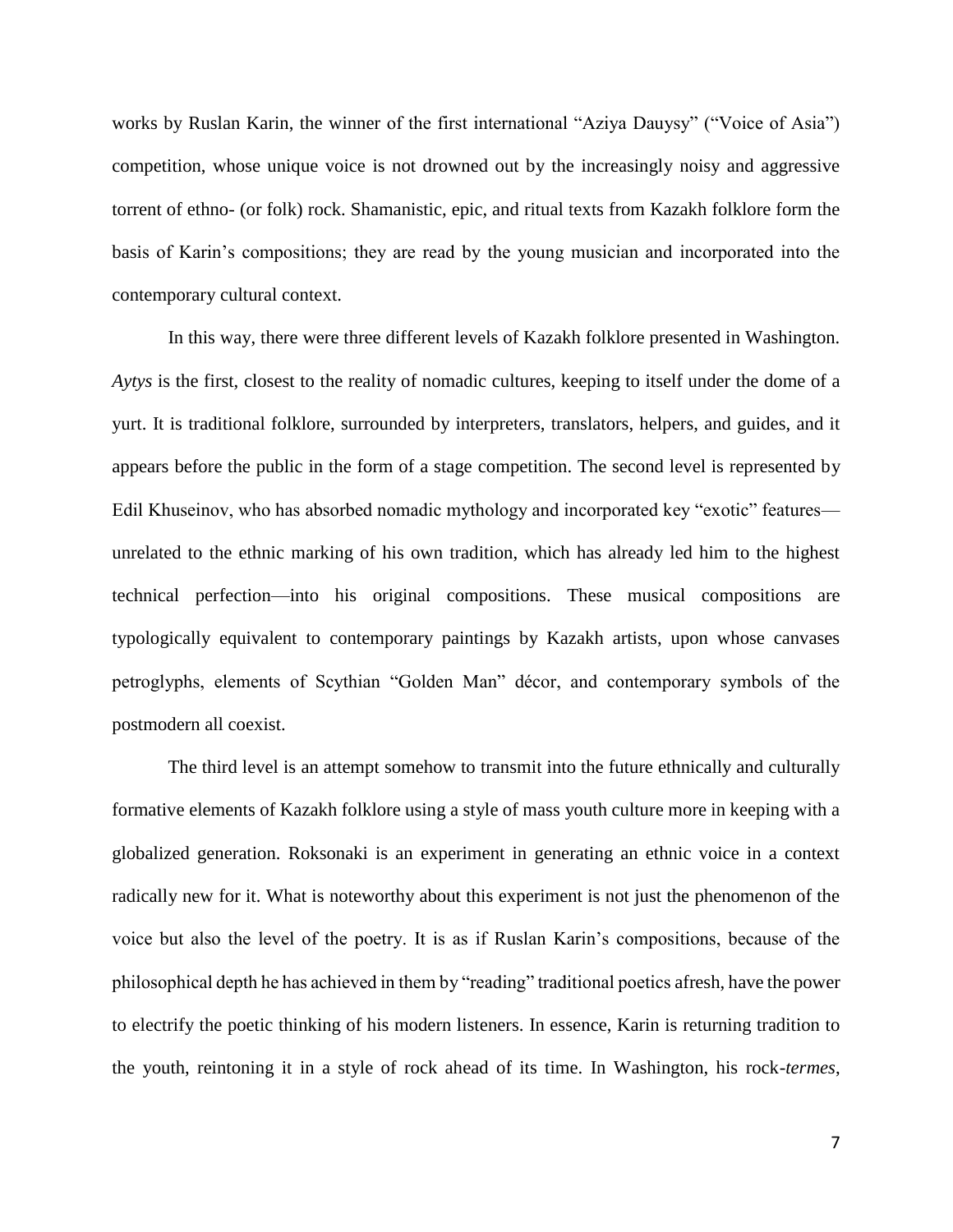resounding powerfully like a caravan of musicians, seemed almost to hang over the festival square, a space so enormous it could not be taken in at a single glance.

In my view, these three levels of Kazakh folklore presentation are correlated with what in Russian folkloristics is called, following Evgeny Gippius and Zinaida Mozheiko, $^{11}$  the "agedetermined cyclization of song." Within the framework of his or her own tradition, each ethnophore lives through several stylistic-repertorial cycles of music-making that correspond to the gradual modification of his or her age, gender, and social identity. In moving from one cycle to another, an ethnophore orients him- or herself not just to the stylistics but also to all the values of the new cycle. In the context of Kazakh music, moreover, this kind of cyclization also symbolizes the three-dimensional structure of the nomadic cosmos, wherein there is a constant correspondence between the past, the present, and the future. If, for example, traditional musicians are chiefly oriented toward the past, while Edil Khuseinov, in his solo compositions, is oriented toward the present, then Ruslan Karin, steering clear of both the past and the present in his songs, is oriented toward the future.

For me, what is obvious here is not simply the definite similarity between the Kazakh case of age-determined song cyclization and its counterpart in the relatively closed agricultural tradition of the East Slavs (where this cyclization was initially discovered), but also the fundamental distinctiveness of the Kazakh case. The three levels I have described are characterized by varying preoccupations and dissimilar musical scopes—they are located not within a single self-sufficient tradition, but sometimes reach decisively beyond that framework. I would venture to say that it has always been this way in Kazakh folklore: there have always been creative forces that do not, so to speak, sit still, but that orient themselves to different and various things, depending on the specific historical situation and the specific aesthetic contexts available to a given society at a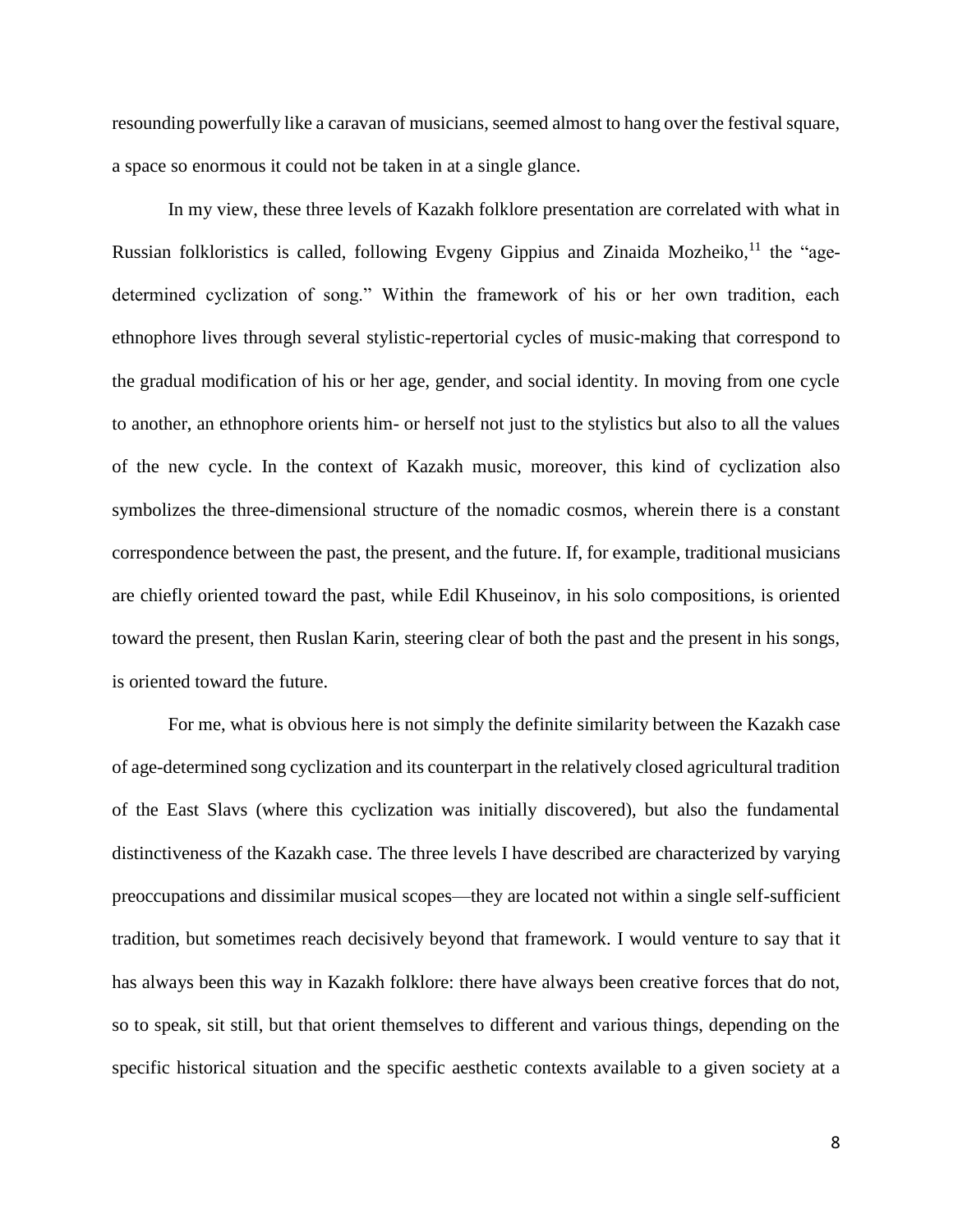given time. Things that were once deeply innovative (e.g., the art of wandering *sal-seri* singers) have become, over time, Kazakh classics. The essence must be found in an understanding of the present, for which we have no recourse to sources. The present, to put it bluntly, is not interested in the sources of its "origins"; that is a question that occupies the minds of art critics, who come later. The present takes from its surroundings that which it needs *today*—that which responds to the yearnings and preferences of those living in the present. The present is always the "disturber of the peace" in folkloric tradition.<sup>12</sup> Therefore, despite the radical differences between the aforementioned three groups of musicians representing Kazakh folklore in Washington, the vertical, three-dimensional *Past – Present – Future* structure they reflect is not, for Kazakhs, a creation of New Time. It would seem that the consciousness (and the unconscious) of ethnophores has always been animated by the conviction that what folklore knows is not one single truth; truth is always *multifaceted* and many-sided, backward-facing and forward-facing, open to innumerable interpretations and reformulations of the present, in each subsequent epoch of *its* present. It is not inconceivable that this is the reason why all the Kazakh musicians, regardless of their age and the performance genres they preferred, were so at ease together, in private, while they were in Washington (of course, this must also have been due to the language they shared across all levels of the folkloric tradition). As a result, I have become firmly convinced that bearers of Kazakh folklore themselves view the musical pursuits of these three groups of musicians as equally *authentic forms of ethnic self-expression*—in spite of the obvious stylistic and even technological innovations and borrowings.

I believe that what I have said here corrects, to a significant extent, our ideas about the nature of any folklore's "authenticity." In any case, what is understood as "authentic" differs between folklore bearers and researchers. This was made plain during the Smithsonian Festival.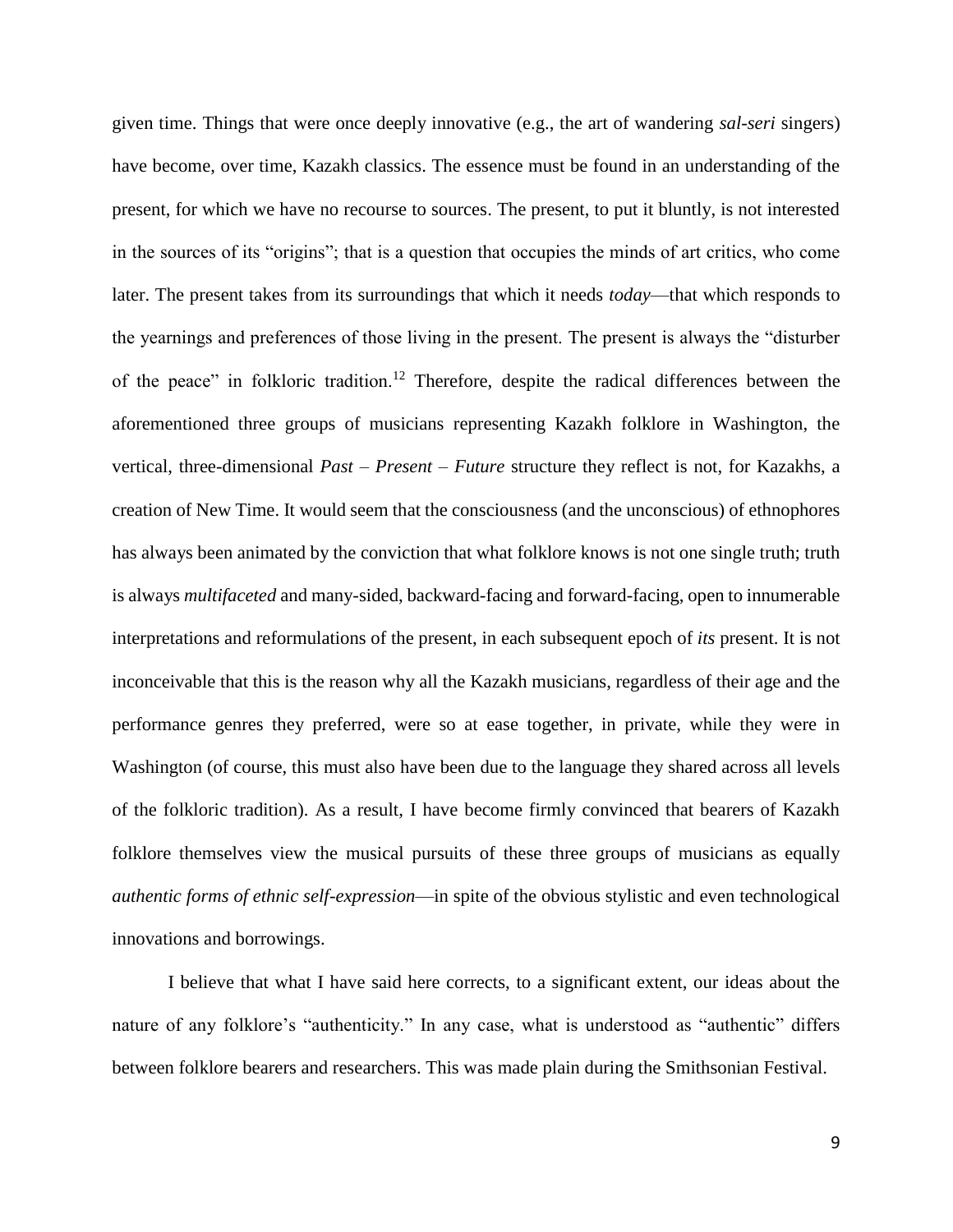The driving idea behind the Smithsonian Institution is an orientation toward the preservation and propagation of traditional art in the world; this orientation coincides with the creative impulse we have come to know through our experience (and especially through the pronouncements) of our native folkloristics. Given the inherent breadth of its approach, the Smithsonian operates on the basis of three premises: 1) that there exist protected communities living according to traditions of the past; 2) that there are products which require master-level skill to manufacture; and 3) that there is a fundamental understanding of (or way of using) such products based on certain criteria of human civilization that the Smithsonian takes to be universal. We might say that these three premises are the mythical *whales* on which the Smithsonian *world turtle* rests. Specifically, we are speaking of education, enlightenment, inclusivity, and outreach—that is, knowledge, as it transforms all that is private and particular into the general and the commonly accepted, of interest to one and all.

Within such a framework, the presentation of nomadic art runs up against certain difficulties. I will make note of two of them. First, true "classical" nomads no longer exist, either as a socioeconomic phenomenon or even as sanctuary-type "authentic" communities, at least in Central Asia. The 20th century revealed the political and economic untenability of nomadism in an era of scientific and technological revolution.<sup>13</sup> Second, there are particular difficulties for nomads related to the so-called folkloric product that festivals put on display. Although the technical and aesthetic parameters of nomadic art allow for the production of undeniable masterpieces fully meeting the requirements of products for export, a closer look reveals that the nomads themselves have different priorities; most notable is their prioritization of process over end result. As I have had occasion to remark elsewhere, the contrast between European-oriented and traditional nomadic art might be compared to the experience of a diner at a restaurant with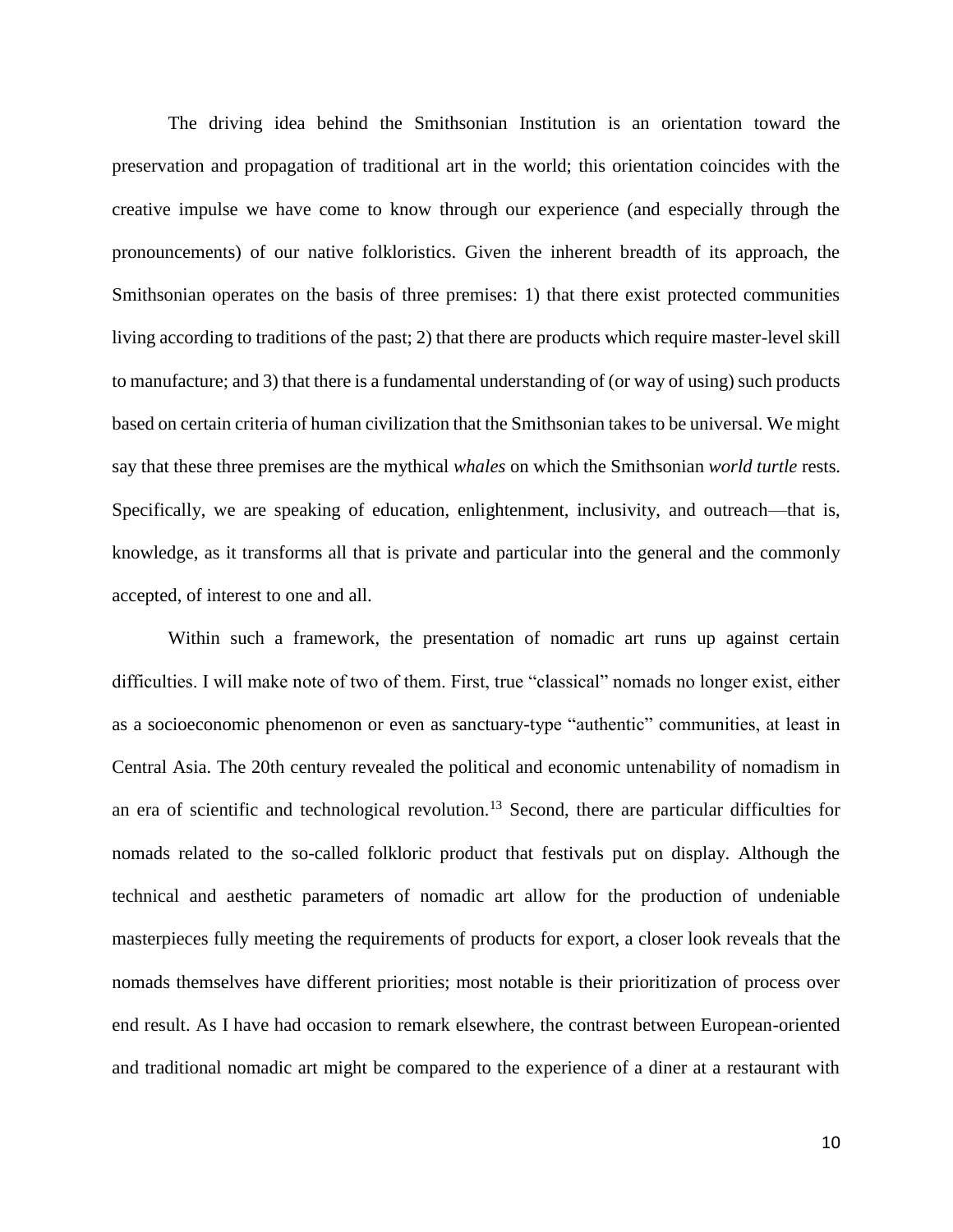both nomadic and European waitstaff. The nomadic waiter, in contrast to the European, will never offer a made-to-order meat dish—or even a menu.<sup>14</sup> Instead, the nomadic host will lead the guest to a pasture, select a sheep especially for him, slaughter it in the correct way (according to Kazakh tradition), boil it in water with salt… and serve it with the head and the intestines. In the run-up to this long-awaited moment, the host will also inquire about the genealogy of the guest; tell of his own heroic ancestors; discuss life and death, the connections between the generations, love and friendship; and only long after midnight will he sit down to the feast, the actual recipe for which is so simple. For the nomad, just as there exists no such thing as an abstract, nameless "meat," there are also no two dishes that are exactly the same. In each there is a hidden abyss of information: the age of the sheep, the time of the year, the condition of the pasture, the technique of the hostess in butchering and preparing the feast, and the parts of the carcass offered to the guest in—without exaggeration—a traditional semiotic designation of his social status, his age, his place in an orally preserved genealogical table, his ability to accept this gift and hold up his end of the traditional conversation, and so on and so forth. It is an endless history, with many layers and many vectors, embodied in the procedure of the guest ritual, where the PROCESS, as we can see, is almost more important than the product.

Just how significant this process is became clear in Washington as well, when, on a day free of performances, the Kazakh participants received a gracious invitation from one of the festival-goers to visit his farm not far from the city, choose a sheep to kill, and prepare the traditional meat dish *beshbarmaq*. In addition, the Americans asked for permission to record on video literally everything that would take place that day, from the capture of the sheep to the presentation of the prepared dish.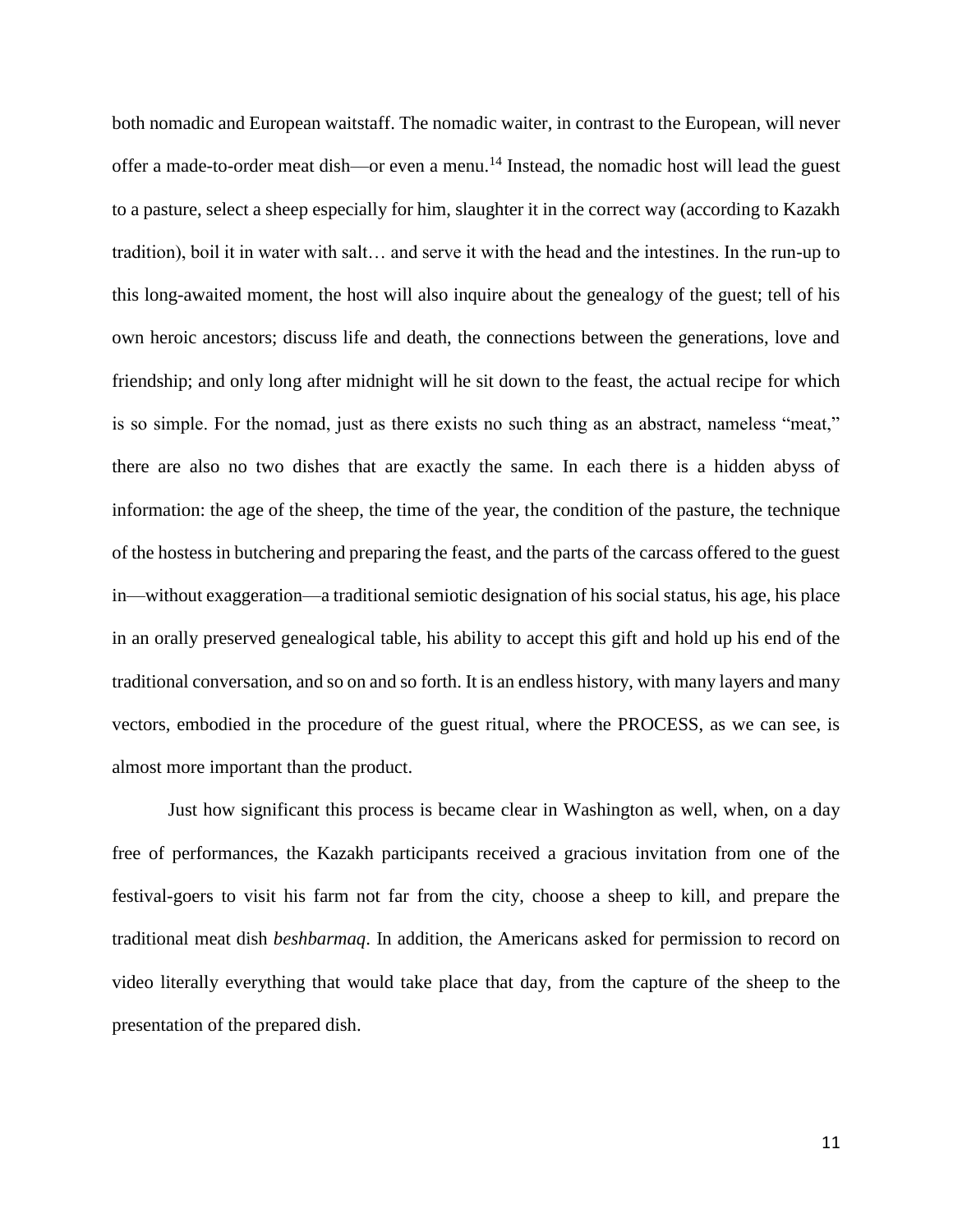The preparation for this procedure itself took on a mythological coloring. It was necessary to make a sacrifice in honor of the spirits of the ancestors for the protection of the musicians, who were on the road and in a foreign country. At the same time, this feast was also a sacrifice in memory of those who had tragically perished on September 11 the previous year in New York. As the musicians knew, time and space that have not been given form by ritual are chaotic and dangerous. Performing the ritual was meant to reestablish the harmony of life and the perception of life. After the ritual, the participants, feeling that they had fulfilled their duty, gathered once more at the hotel, since a hard day of work awaited them in the morning. To the question of why they did not eat their fill of meat, the Kazakhs responded, with surprise, that they had been overfed at the festival, and that having a *dastarqan*-style conversation with the Americans through an interpreter would be too tiring. They said that the sheep's meat was "thin," not at all like Kazakh meat, apparently because the grass around Washington contained too much moisture and not enough salt. Apart from that, everything was in order. The ritual was executed and even captured in its entirety on film. The festival could go on.

The extent to which the reception of Kazakh folklore can depend on external circumstances is illustrated by another sensationally successful concert, one at which I had occasion to be present on 3 February 2005. The concert took place in New York, in the Isaac Stern Auditorium of Carnegie Hall, and was organized by the Embassy of the Republic of Kazakhstan in the United States of America and the Ministry of Culture and Information of Kazakhstan.<sup>15</sup> The auditorium was overflowing; the reserved seats were occupied by representatives of foreign embassies in the United States and also by Kazakh students studying in New York. The first part of the concert was devoted to European classical music (including an operatic aria by Leonard Bernstein), performed by brilliant violinists, pianists, opera singers, and a string chamber ensemble. This part of the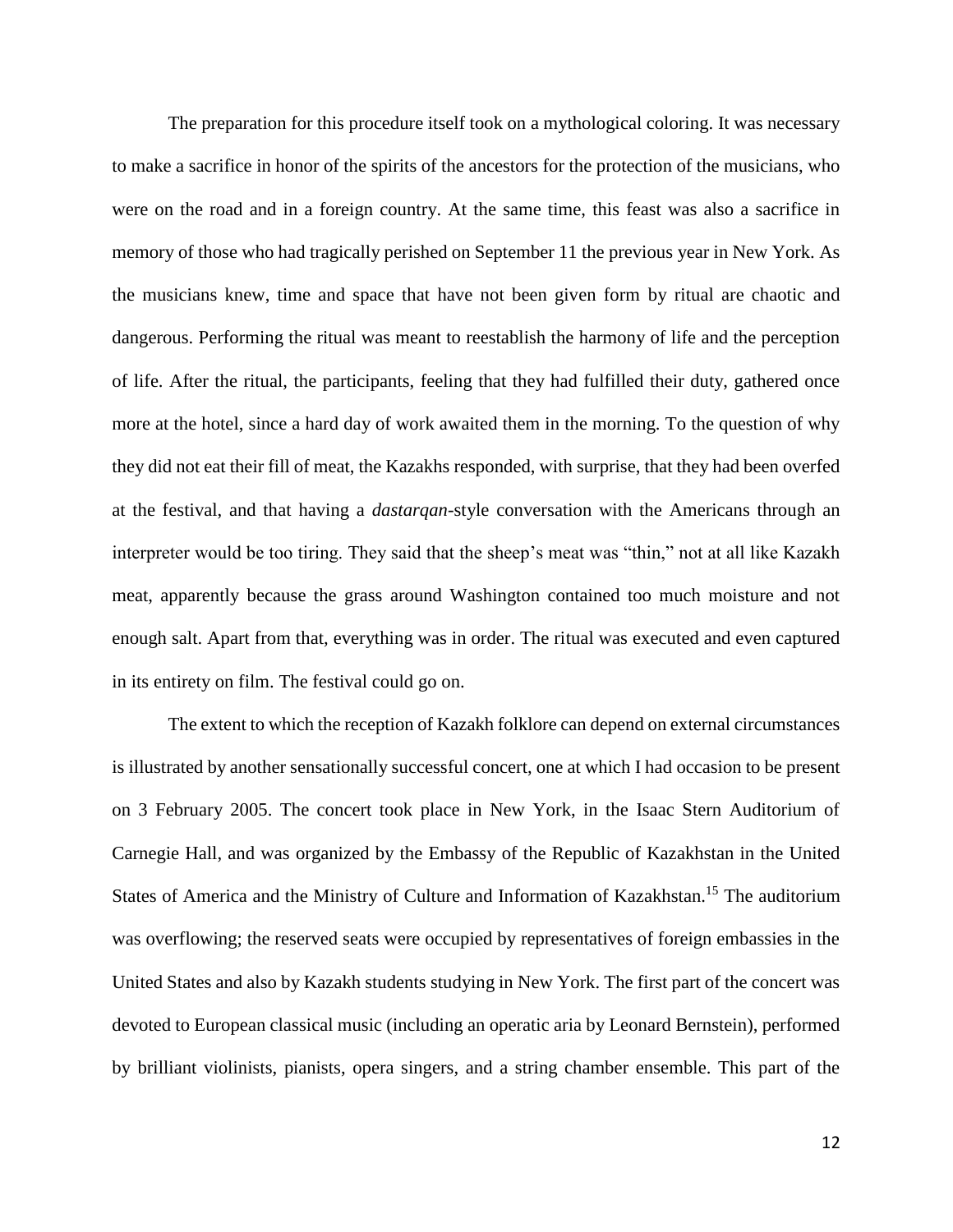concert was a tuning fork for the next one, as well as a frame of reference for it. The second part was devoted to folk music. It was represented by soloists as well as the already legendary Kazakh State Kurmangazy Orchestra of Folk Instruments, which had observed its 60th anniversary the previous year. Everything was stunning: the show-stopping pace of the performance, the virtuosic vocal and instrumental mastery of the singers, the richness and diversity of the folk costumes. I must confess that the whole concert gave rise to such a feeling of nostalgia, among those of us who had been present for them, for the "happy" times of the *dekada* festival of national cultures, that our almost painful delight was transmitted to the entirely non-Soviet (or non-post-Soviet) American members of the audience as well. It was interesting to observe the artists backstage, where they awaited their entrances with professional patience, and also to observe them afterward, when they took off their makeup, changed their clothes, and calmly returned to their everyday lives. The behavior of the musicians from both the first and second parts of the concert did not fundamentally differ: most of them, after all, were graduates of Kurmangazy Kazakh National Conservatory in Almaty.

Edil Khuseinov, already familiar to us from the Smithsonian Folklife Festival, also participated in this concert. His performance sparkled like a jewel in the crown of Kazakh art, and remarkably, it sounded—from the stage of Carnegie Hall—absolutely "authentic."

Finally, the last concert I will describe is a performance of Kazakh musicians in London that I had organized for the opening of Asia House on 20 October 2005, in connection with the release of the first CD of Kazakh traditional music in England.<sup>16</sup> This concert proved to be no less revealing than the others for an analysis of the typology of concert presentations of Kazakh folklore.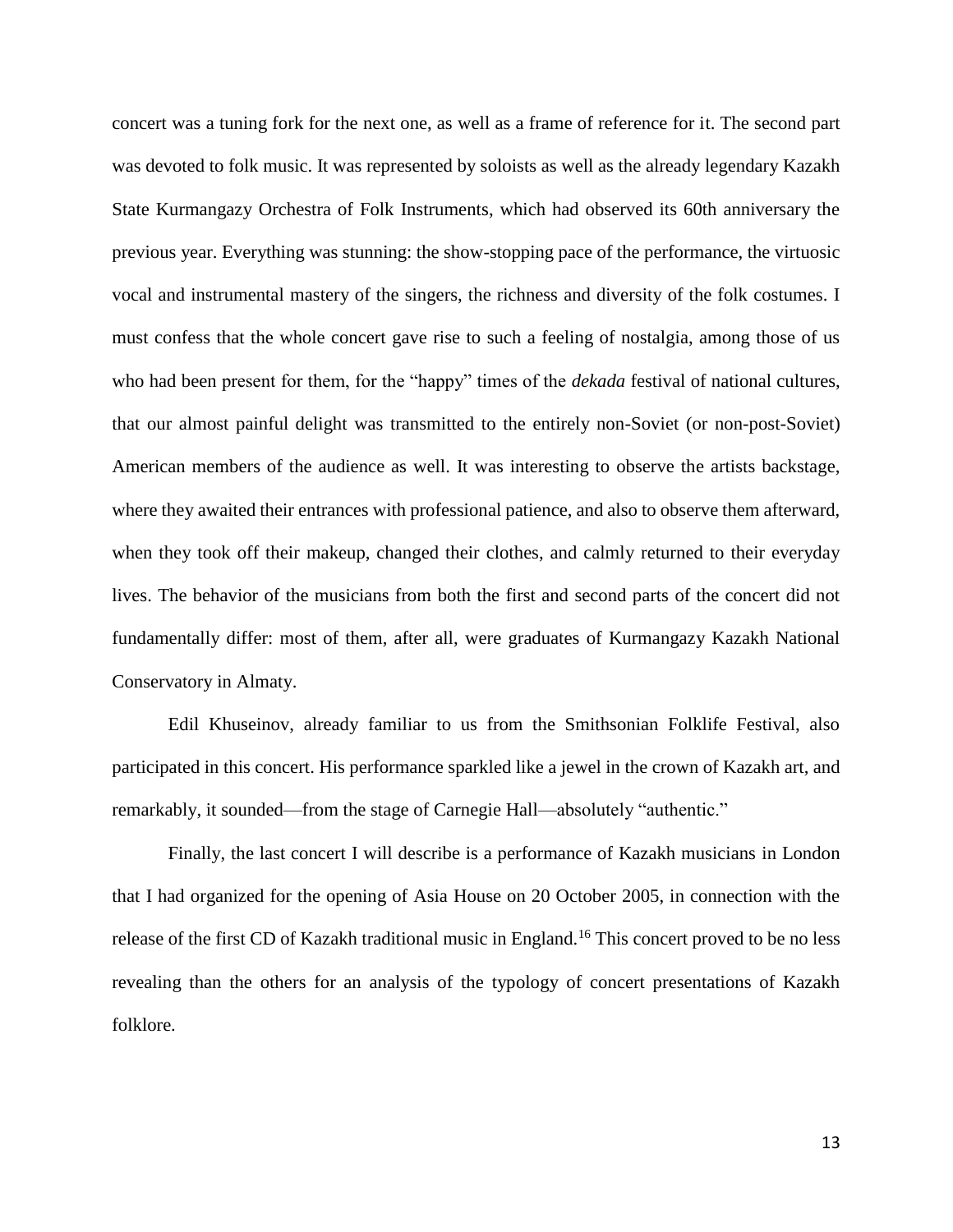The folkloric-ethnographic ensemble that performed at this concert was created under the auspices of the Presidential Orchestra of the Republic of Kazakhstan in connection with the transfer of the capital to Astana in 1997. Because of its status (it accompanies the president on trips abroad and welcomes guests of the government), the ensemble functions as the nation's business card. It is made up of the best graduates from departments of folk instruments and singing at Almaty's Kurmangazy Kazakh National Conservatory and Astana's Kazakh National Academy of Music. The musicians were distinguished by their youth and their strong professional preparation.

Unlike the musicians in the New York concert, the basis of whose experience consisted of government concerts as well as participation in *dekada* festivals and culture days in Kazakhstan, the musicians of the Presidential ensemble have a more chamber look and sound. For the most part, their repertoire is comprised of lyric songs. Their delicate arrangements gently encapsulate the untouched folkloric *melos*. At the same time, stylistically and emotionally, these arrangements are modernized to the highest degree, which is especially noticeable in their articulation: the musicians' experience of hearing bardic songs and *estradas* has paid off. On the whole (with the sole exception, perhaps, of selections from *epos*), all songs as performed by the ensemble sound very modern in a sophisticated or genteel way, if I may call it that.

We encounter the art of Edil Khuseinov once again in the repertoire of the Presidential ensemble, tastefully recorded on CD by Michael Church. In this new context, Khuseinov's musicmaking is reminiscent of that very popular "postmodern" style, New Age music. In the stylistic halo of this music-making, Khuseinov's compositions bear elements of an almost mystical knowledge of the future.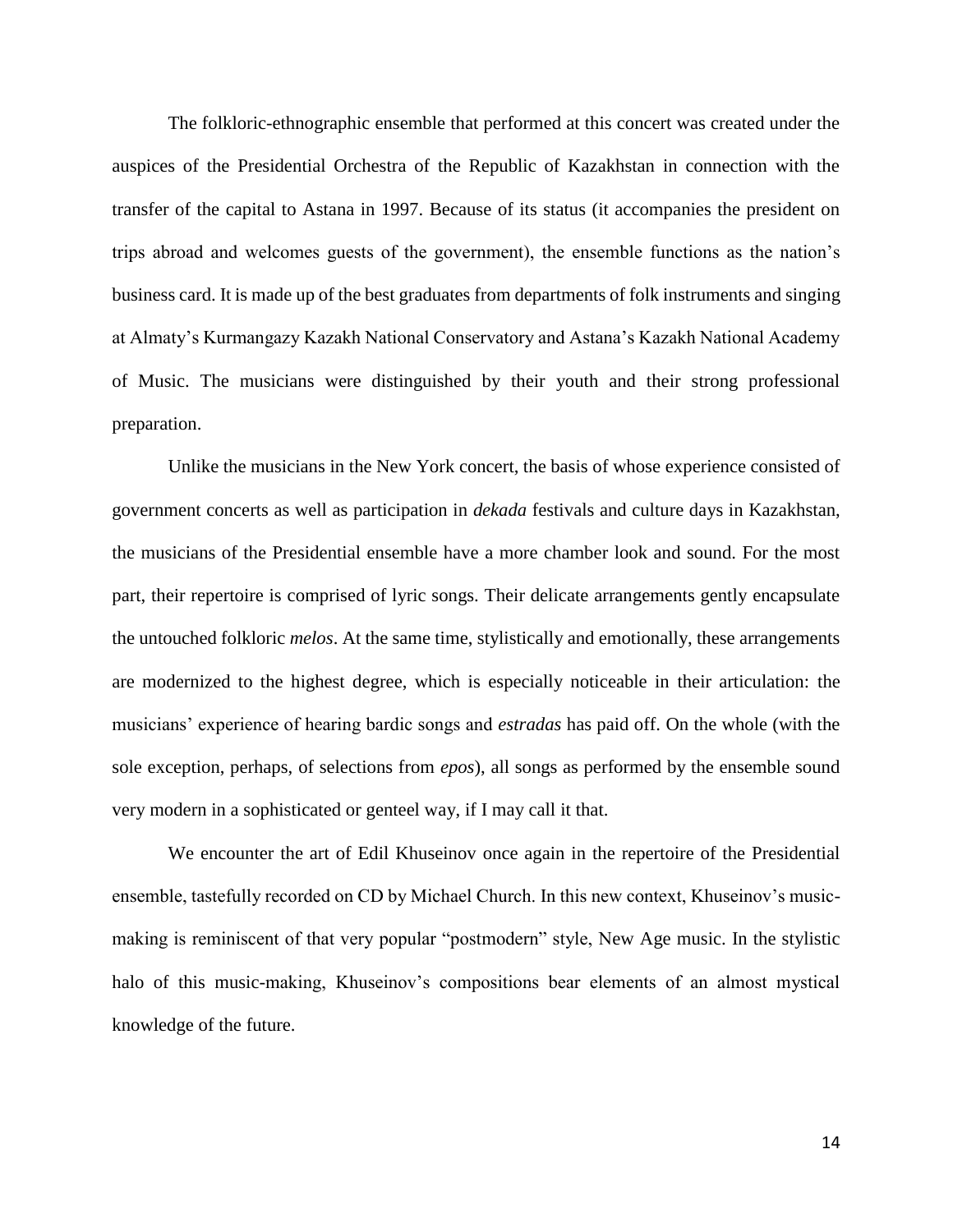In these brief remarks, I have tried to capture the fluidity of the ethnic self-presentation of Kazakh folklore. Among numerous factors that have had a decisive impact on the character of folklore representation and require special research, we can now point to the following: 1) the ways presentation can be conceptualized, 2) the ideological and political orientation of the performance organizers, 3) the expectations of the public, 4) the age of the musicians and their level of training. What I find particularly interesting is the semantic reconceptualization of a single performer's art (e.g., that of Edil Khuseinov) across various concert contexts.

In this way, the proverbial authenticity—or, more broadly, the cultural stratification—of Kazakh folklore at the present stage cannot be discussed at all seriously without taking into consideration research on the laws regarding the way folklore is perceived by OTHERS, which makes it clearer and clearer that we are to be understood as diverse and constantly evolving OURSELVES.

– Translated by Scott Bartling and D. Brian Kim

 $\overline{a}$ 

<sup>1</sup> Alma Kunanbaeva. "Kazakhskii fol'klor: My i drugie." In *Folk'lor i my: Traditsionnaia kul'tura v zerkale ee vospriiatii. Sbornik nauchnykh statei, posviashchennyi 70-letiiu I. I. Zemtsovskogo*  [*Folklore and Us: Traditional Culture in the Mirror of Its Reception. Collection of Scholarly Articles Dedicated to the 70th Birthday of I. I. Zemtsovsky*]. Part 2. Comp. Nail'ia Al'meeva. Ed. Anna Nekrylova. St. Petersburg, 2011: 115-126.

<sup>2</sup> See, e.g., Boris Erzakovich, *Kazakhskaia SSR* [*Kazakh Soviet Socialist Republic*], Moscow, 1954, and *Pesennaia kul'tura kazakhskogo naroda* [*Song Culture of the Kazakh People*], Alma-Ata, 1966; Viktor Vinogradov, *Muzyka Sovetskogo Vostoka* [*Music of the Soviet East*], Moscow, 1968; Bisengali Gizatov, *Ot kiuia do simfonii* [*From Küy to Symphony*], Alma-Ata, 1976; Esengel'dy Zhakupov, *Epos na tsene* [*Epos on the Stage*], Alma-Ata, 1977; Tamara Dzhumalieva and Alma Temirbekova, eds., *Istoriia kazakhskoi muzyki v dvukh tomakh* [*History of Kazakh Music in Two Volumes*], Vol. 1, Almaty, 2000; Asiia Mukhambetova, "Traditsionnaia muzykal'naia kul'tura kazakhov v sotsial'nom kontekste XX veka [Traditional Musical Culture of the Kazakhs in the Social Context of the  $20^{\text{th}}$  Century]," in Bagdaulet Amanov and Asiia Mukhambetova, eds.,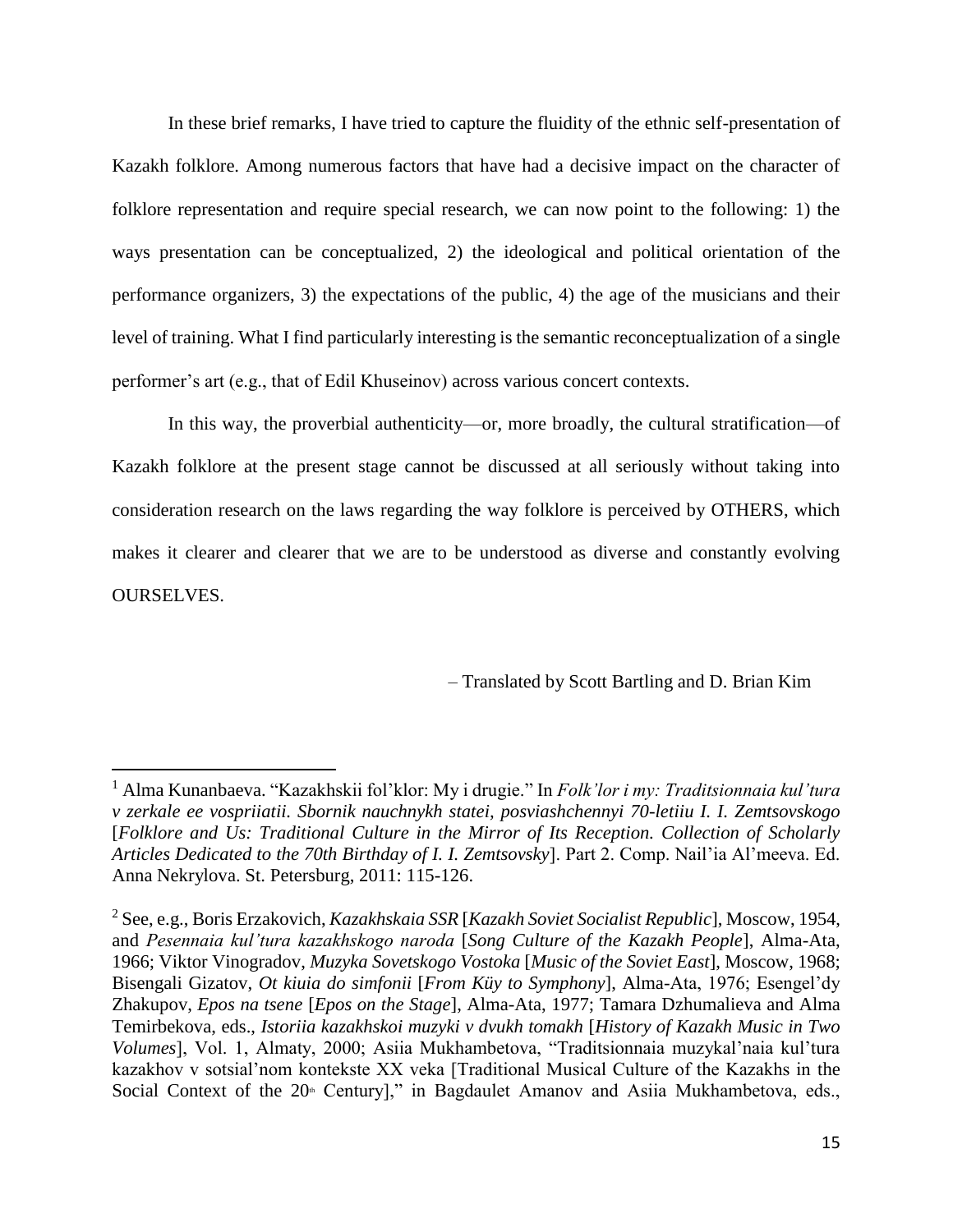$\overline{a}$ *Kazakhskaia traditsionnaia muzyka i XX vek* [*Kazakh Traditional Music and the 20<sup><i>th*</sup> Century]</sub>, Almaty, 2002: 359-389; Gulnar Kendirbaeva, "Folklore and Folklorism in Kazakhstan," *Asian Folklore Studies,* vol. 53 (1994): 97-123.

<sup>3</sup> See, e.g.: Gabit Musperov, *Qyz-Zhibek*: Musical play in 4 acts, 5 scenes; *Kazakhskaia narodnaia muzyka v obrabotke Narodnogo artista Respubliki, ordenonostsa, E. G. Brusilovskogo* [*Kazakh Folk Music Adapted by People's Artist of the Republic, Order-Bearer E. G. Brusilovsky*], Kazakh State Operatic Theater, Alma-Ata and Leningrad: 1937.

<sup>4</sup> See Nurgiian Ketegenova, ed. and comp., *Korifei kazakhskoi muzyki kompozitor Evgenii Brusilovskii* [*Composer Evgeny Brusilovsky, Leading Figure of Kazakh Music*], Almaty, 1999. *Qyz-Zhibek*, which was originally a musical drama, was later reworked into an opera by Brusilovsky.

<sup>5</sup> See Iurii Boiko, "Russkie narodnye instrumenty i orkestry russkikh narodnykh instrumentov [Russian folk instruments and orchestras of Russian folk instruments]," in Izalii Zemtsovskii, ed. and comp., *Traditsionnyi fol'klor v sovremennoi khudozhestvennoi zhizni* [*Traditional Folklore in Modern Artistic Life*], Leningrad, 1984: 87-96.

<sup>6</sup> Here I have in mind a parable that has become symbolic of the threat of cultural barbarization. It has achieved great popularity as a result of Chingiz Aitmatov's 1980 novel *The Day Lasts More Than a Hundred Years*. See Chingiz Aitmatov, *The Day Lasts More Than a Hundred Years*, trans. John French, Bloomington, IN: Indiana University Press, 1988.

<sup>7</sup> See Saida Elemanova, "Mezhdunarodnye festivali traditsionnoi muzyki v Kazakhstane [International Festivals of Traditional Music in Kazakhstan]," in *Kul'tura i SMI: Problemy vzaimodeistviia* [*Culture and the Media: Problems of Interaction*], Almaty, 2000: 86-94.

<sup>8</sup> It is interesting that the system of Uzbek-Uyghur-Tajik maqom did not play a significant role in the Almaty festivals; this was likely in response to their over-representation, during the Samarkand symposia of the 1980s, as a central phenomenon of Central Asian oral professionalism.

<sup>9</sup> See Alma Kunanbaeva, "Nomads," in *The Silk Road: Connecting Cultures, Creating Trust. The 36th Annual Smithsonian Folklife Festival on the National Mall,* Washington, D.C., 2002: 81-87.

<sup>10</sup> Hornbostel-Sachs number.

<sup>11</sup> Zinaida Mozheiko. "O vozrastnoi tsiklizatsii pesen [On the Age-Determined Cyclization of Songs]." *Sovetskaia muzyka* [*Soviet Music*] 1969, 10:92-95.

<sup>12</sup> I am using Izaly Zemtsovsky's expression. See his article "Intonatsionnoe novatorstvo soldatskogo fol'klora [The Intonational Innovation of Soldiers' Folklore]" (*Sovetskaia muzyka* [*Soviet Music*] 1985, 11:69.) His hypothesis on "disturbers of the peace in the evolution of the music of oral tradition" can now be refined and reconceptualized within the framework of the hypothesis I have presented here regarding the coexistence of three generational levels of folkloric tradition, among which it is specifically the middle level that is open to "disturbers of the peace."